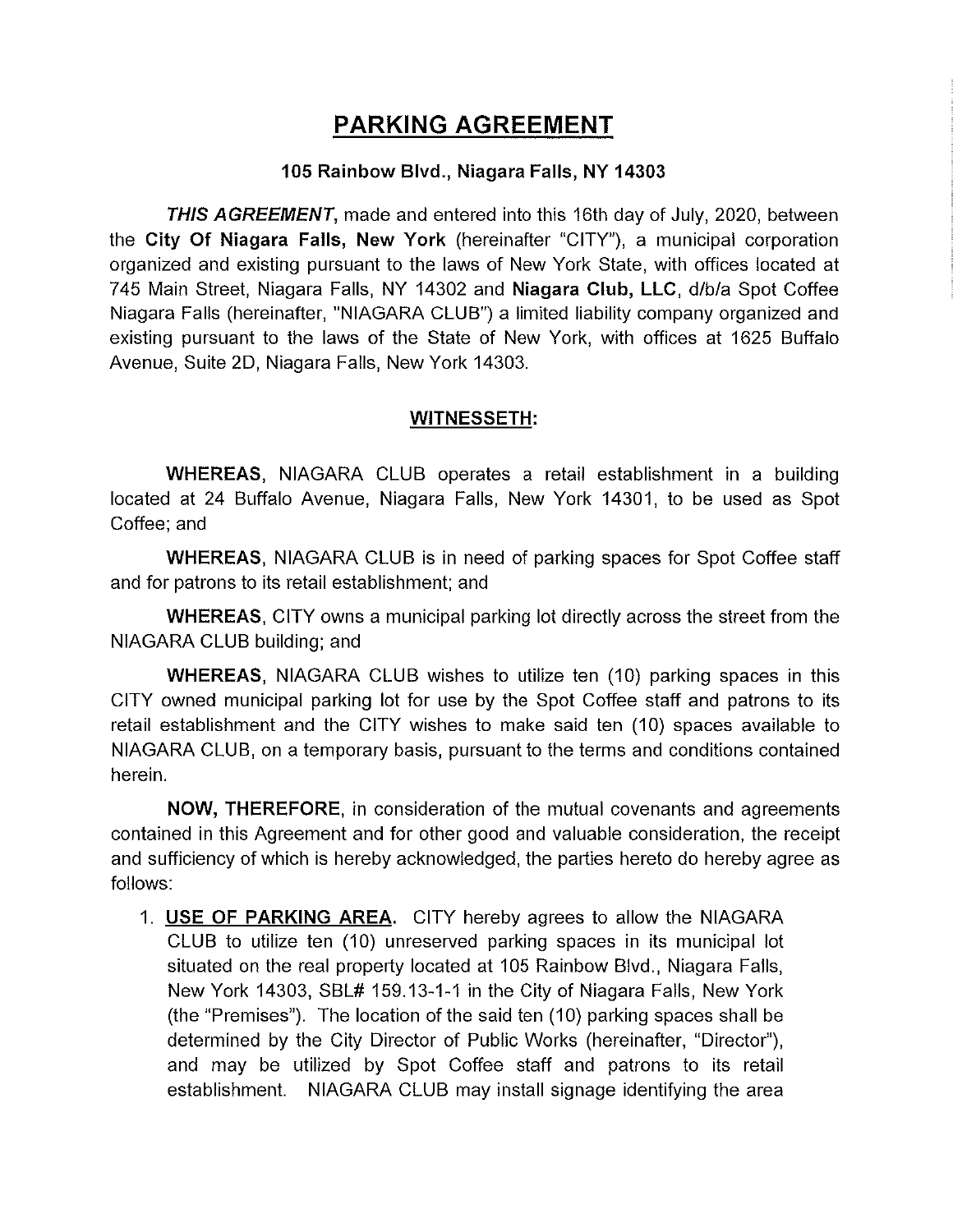available for parking spaces for use by Spot Coffee staff and patrons to its retail establishment. The cost to install such signage shall be borne solely by the NIAGARA CLUB.

- 2. TERM OF AGREEMENT. The term (hereinafter, "Term") of this agreement shall commence on the 16th day of July, 2020 (hereinafter, "Effective Date") and shal! expire on the 31st day of July, 2021, unless earlier terminated as provided herein.
- 3. CONSIDERATION FOR USE. NIAGARA CLUB agrees to pay the CITY the sum of FORTY AND 00/100 DOLLARS (\$40.00) per month for each of the ten (10) parking spaces available for use by the NIAGARA CLUB as provided herein. This equals the sum of \$400.00 per month to be paid by the NIAGARA CLUB to the CITY for the use of such parking spaces; said payments shall commence on the 1<sup>st</sup> day of August, 2020, and are due on the first day of each and every month thereafter up to and including July 1, 2021. This sum shal! be paid on or in advance of the first day of each month commencing August 1, 2020 by making payment to the Niagara Falls City Controller at 745 Main Street, Niagara Falls, New York 14302. Such monthly amount shall be paid in United States funds. The initial payment, due on or in advance of August 1, 2020, shall also include an additional pro-rated payment for the period of July 16 through July 31, 2020, in the amount of \$200.00, bringing the total due for said initial payment to \$600.00. In the event any payment due the City is not received by the City on or before the  $5<sup>th</sup>$  day of the month when due, a late penalty of 10% of the amount due is due and payable to the City.
- 4. SIGNAGE. In the event that any signage is to be installed by the NIAGARA CLUB at the Premises identifying the parking spaces available, any such signage shall be the sole cost and expense of the NIAGARA CLUB. Any such signage must be in conformity with any and all Federal, State, City and other local laws and regulations. The design, verbiage and location of any such signage must first be approved by the Director, which approval will not be unreasonably withheld
- 5. **HOURS OF USE.** The NIAGARA CLUB shall have unrestricted use to the ten (10) parking spaces on the Premises except during City sponsored events which require the utilization of al! parking spaces on the Premises to be accessible to the public. !t is further understood and agreed that any of the ten (10) parking spaces may be utilized by those individuals attending meetings at the NIAGARA CLUB provided parking spaces are available for use.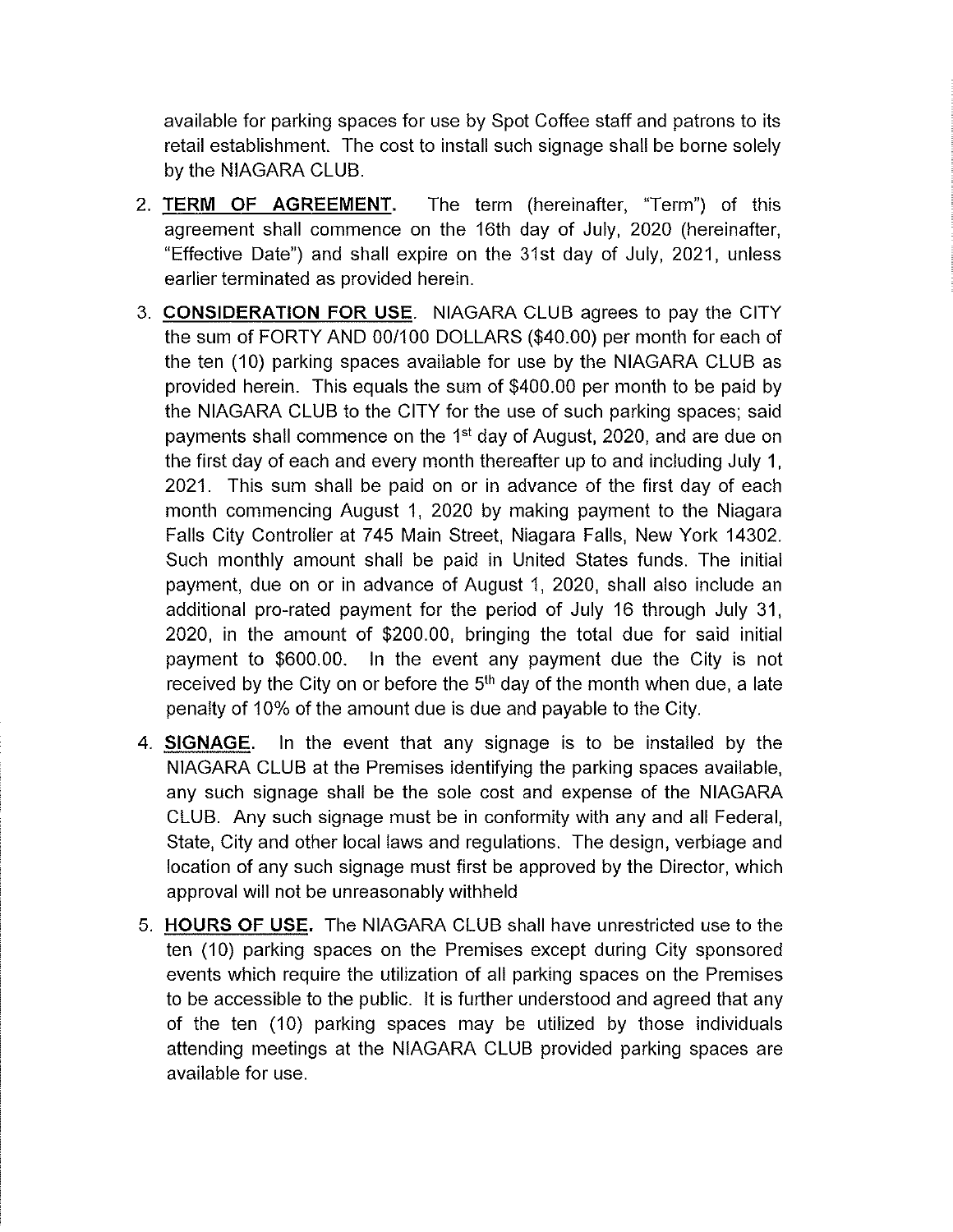- 6. MAINTENANCE BY THE CITY. CITY is responsible for all day to day maintenance and upkeep of the Premises including, but not limited to, snow plowing, patching, striping, etc.
- 7. ASSIGNMENT & SUBLETTING. NIAGARA CLUB shall not assign this Agreement nor sublet its rights for the use of any parking spaces on the Premises in whole or in part without the prior written consent of the City.
- 8. **INDEMNIFICATION.** To the maximum extent allowable by New York State law NIAGARA CLUB shall defend, indemnify and hold harmless CITY, its directors, officers, employees and agents, from any and all claims, actions, suits, costs and expenses (including reasonable attorney fees) arising from the NIAGARA CLUB'S use of the premises for the purposes outlined in this Agreement, except for those claims or actions arising as a result of negligence or willful misconduct on the part of the CITY.
- 9. INSURANCE. For the duration of this Agreement, NIAGARA CLUB shall, at its sole expense, maintain insurance against claims for injuries or damages to property which may arise from, or in connection with, NIAGARA CLUB'S use of the parking spaces on the Premises. Such insurance coverage shall be provided to the City no later than July 17, 2020 and shal! be in form and in amounts satisfactory to the City's Corporation Counsel.
- 10. TERMINATION. This Agreement may be terminated by either party upon 30 days written notice delivered to the other party at the address for such party as set forth in Paragraph 11 herein. CITY may terminate this Agreement on 5 days written notice to the NIAGARA CLUB in the event of a breach of a material term of this Agreement which has not been cured by the NIAGARA CLUB after having been given 5 days written notice of the breach.
- 11. **NOTICES.** Notices given under the terms of this Lease must be in writing and shall be deemed properly served if such notice is hand delivered or mailed by certified mail, return receipt requested, or sent by an established overnight commercial courier for delivery on the next business day with delivery charges prepaid, addressed to the other party at the following address, or such other address as either party may, from time to time, designate in writing:

CiTY OF NIAGARA FALLS, NY NIAGARA CLUB, LLC 745 Main Street 1625 Buffalo Avenue, Suite 2D Niagara Falls, NY 14302-0069 Niagara Fails, NY 14303 Attn: Robert Restaino and **Attn: Nirel Patel**